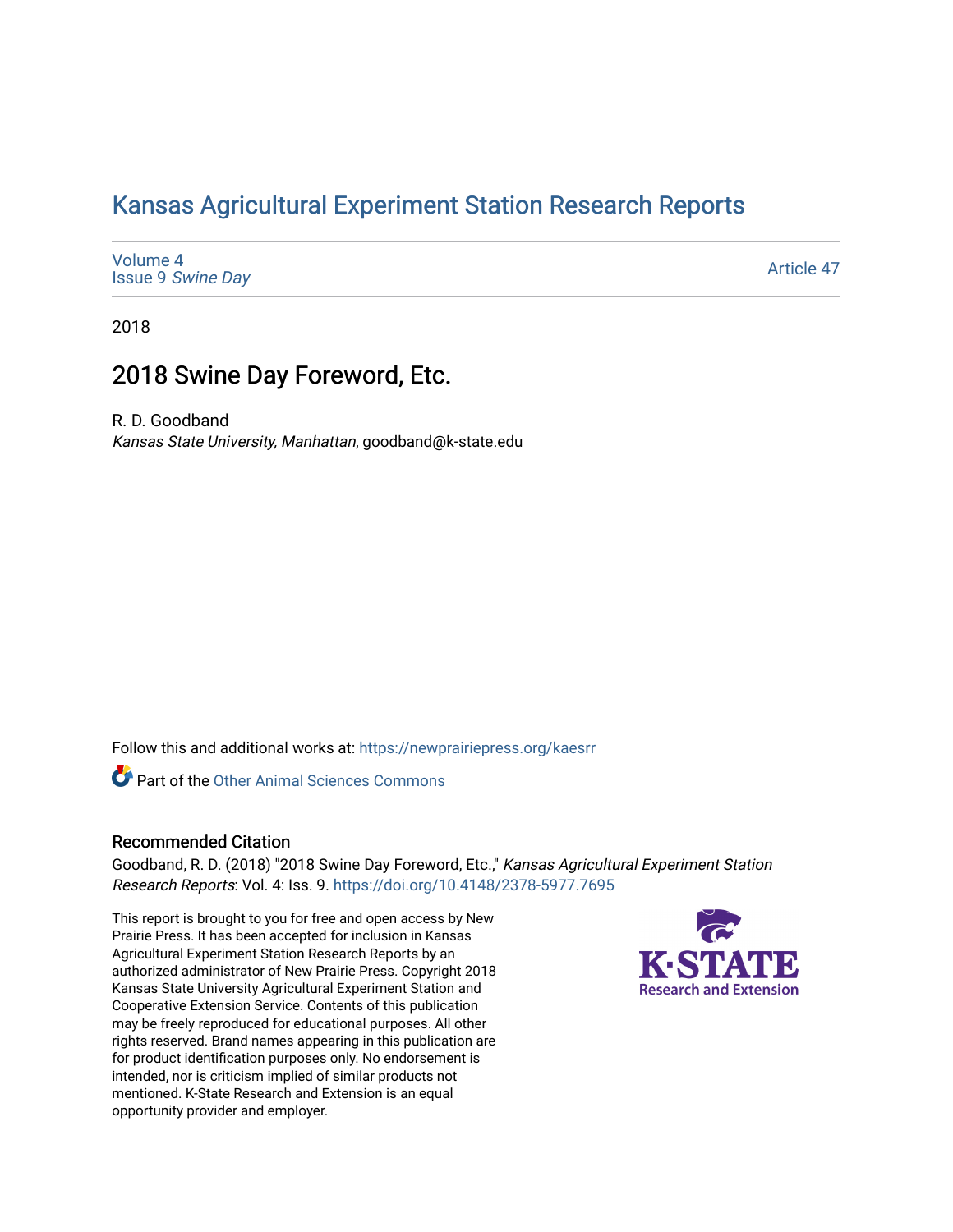### 2018 Swine Day Foreword, Etc.

#### Abstract

It is with great pleasure that we present the 2018 Swine Industry Day Report of Progress. This report contains updates and summaries of applied and basic research conducted at Kansas State University during the past year. We hope that the information will be of benefit as we attempt to meet the needs of the Kansas swine industry.

#### Keywords

swine

#### Creative Commons License



This work is licensed under a [Creative Commons Attribution 4.0 License](https://creativecommons.org/licenses/by/4.0/).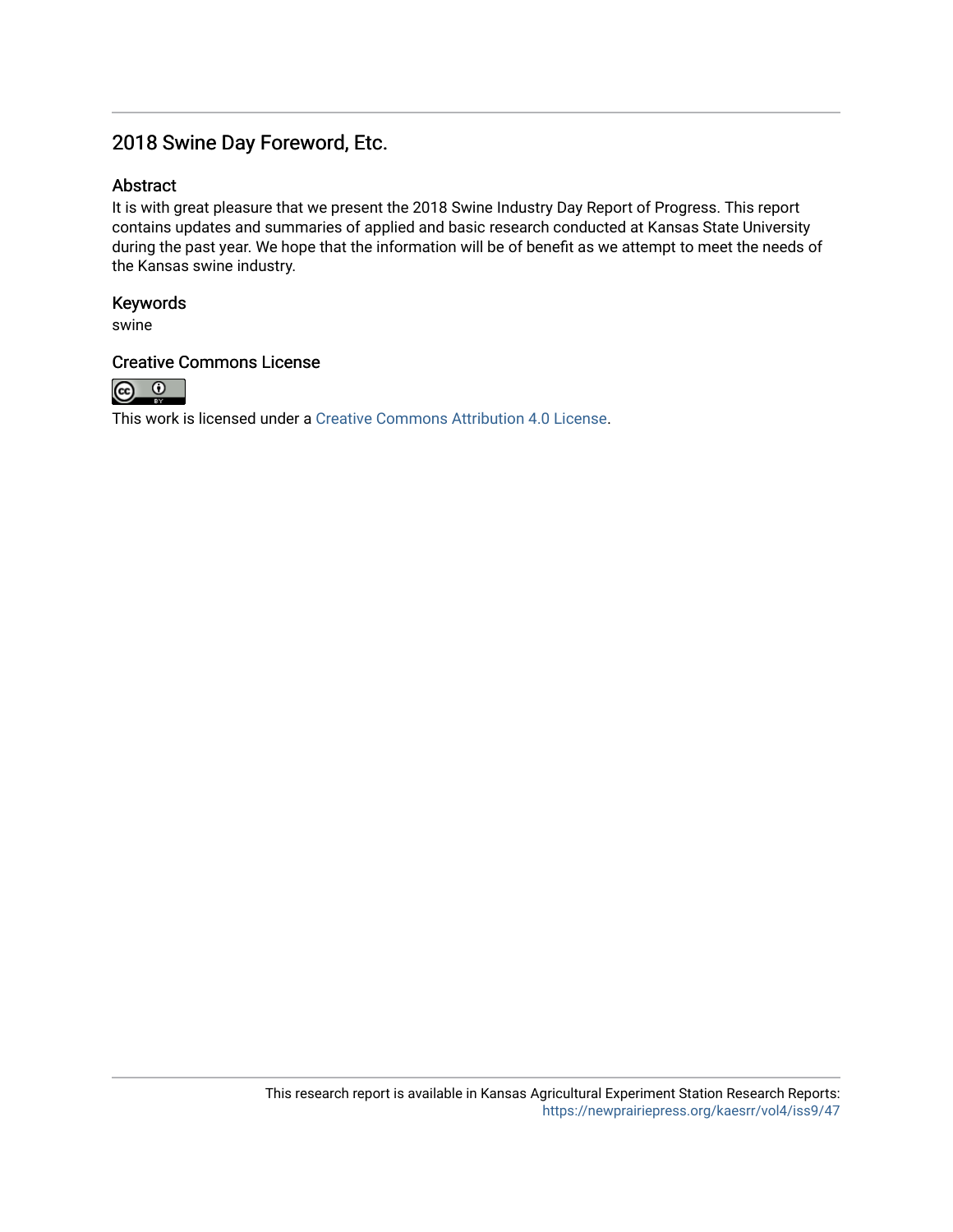

Swine Day 2018



## Foreword

It is with great pleasure that we present the 2018 Swine Industry Day Report of Progress. This report contains updates and summaries of applied and basic research conducted at Kansas State University during the past year. We hope that the information will be of benefit as we attempt to meet the needs of the Kansas swine industry.

## 2018 Swine Day Report of Progress Editors

Bob Goodband Mike Tokach Steve Dritz Joel DeRouchey Jason Woodworth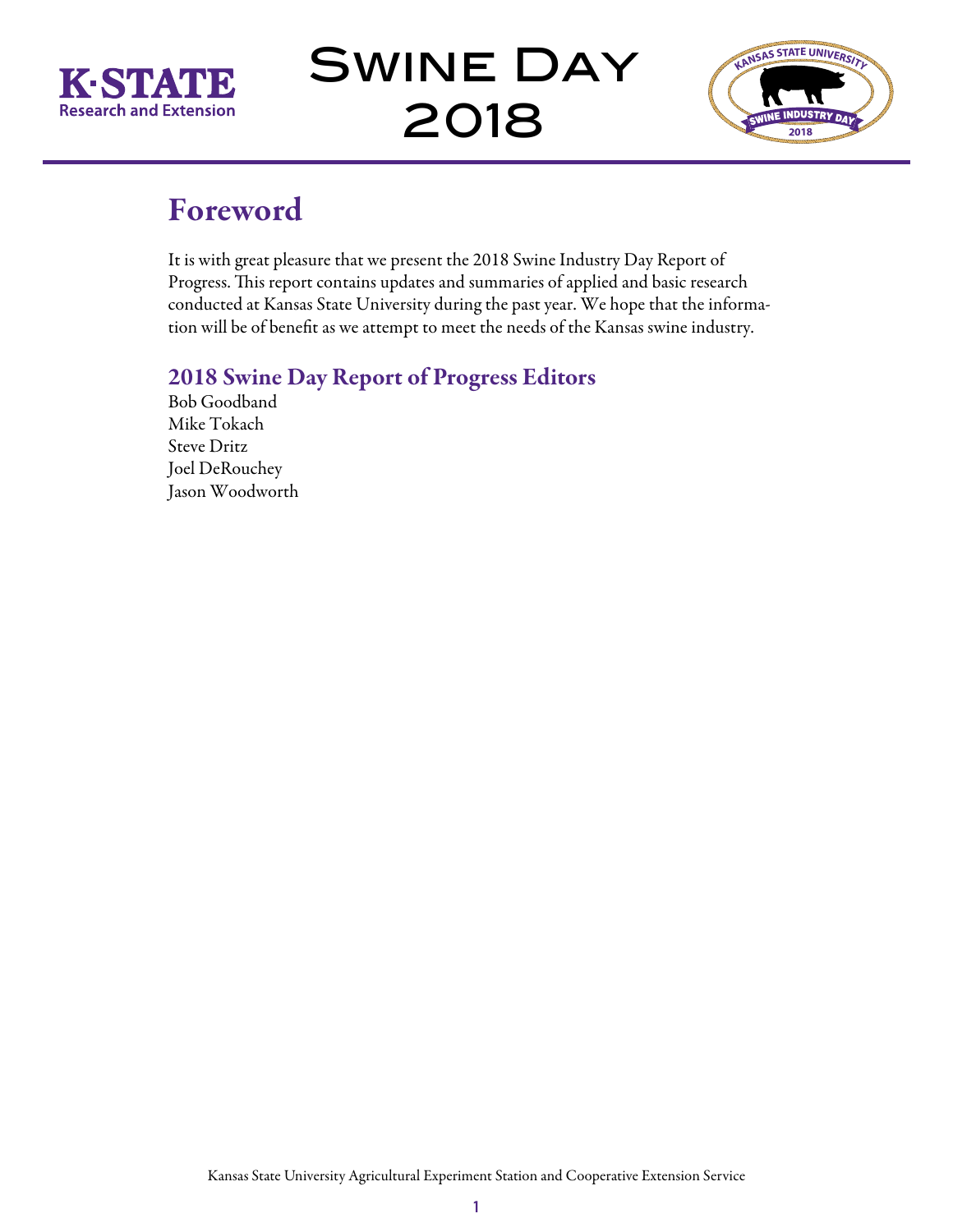## Standard Abbreviations

| ADG                       | = average daily gain                             | mEq         |     | $=$ milliequivalent(s)         |
|---------------------------|--------------------------------------------------|-------------|-----|--------------------------------|
| <b>ADF</b>                | = acid detergent fiber                           | min         |     | $=$ minute(s)                  |
| <b>ADFI</b>               | = average daily feed intake                      | mg          |     | $=$ milligram(s)               |
| AI                        | $=$ artificial insemination                      | mL          |     | $=$ cc(cubic centimeters)      |
| avg                       | $=$ average                                      | mm          |     | $=$ millimeter(s)              |
| bu                        | $=$ bushel                                       | mo          |     | $=$ month(s)                   |
| BW                        | $=$ body weight                                  | <b>MUFA</b> |     | $=$ monounsaturated fatty      |
| cm                        | $=$ centimeter(s)                                |             |     | acid                           |
| CP                        | $=$ crude protein                                | N           |     | $=$ nitrogen                   |
| <b>CV</b>                 | $=$ coefficient of variation                     | <b>NE</b>   |     | $=$ net energy                 |
| cwt                       | $= 100$ lb                                       | <b>NDF</b>  |     | = neutral detergent fiber      |
| $\mathbf d$               | $= \text{day}(s)$                                | <b>NFE</b>  |     | = nitrogen-free extract        |
| DE                        | = digestible energy                              | ng          |     | $=$ nanogram(s), .001 Fg       |
| DM                        | $=$ dry matter                                   | no.         | $=$ | number                         |
| DMI                       | = dry matter intake                              | <b>NRC</b>  |     | = National Research Council    |
| F/G                       | $=$ feed efficiency                              | ppb         |     | = parts per billion            |
| ft                        | $=$ foot(feet)                                   | ppm         |     | $=$ parts per million          |
| $\mathrm{ft}^2$           | $=$ square foot(feet)                            | psi         |     | = poundspersquareinch          |
| g                         | $= \text{gram}(s)$                               | <b>PUFA</b> |     | $=$ polyunsaturated fatty acid |
| μg                        | $=$ microgram(s), .001 mg                        | <b>SD</b>   |     | $=$ standard deviation         |
| gal                       | $=$ gallon(s)                                    | sec         |     | $=$ second(s)                  |
| <b>GE</b>                 | $=$ gross energy                                 | <b>SE</b>   |     | = standard error               |
| $\boldsymbol{\mathrm{h}}$ | $= hour(s)$                                      | <b>SEM</b>  |     | = standard error of the mean   |
| HCW                       | = hotcarcassweight                               | SEW         |     | = segregated early weaning     |
| in                        | $=$ inch(es)                                     | <b>SFA</b>  |     | = saturated fatty acid         |
| IU                        | $=$ international                                | UFA         |     | $=$ unsaturated fatty acid     |
|                           | $\text{unit}(s) \text{ kg} = \text{kilogram}(s)$ | wk          |     | $=$ week(s)                    |
| kcal                      | $=$ kilocalorie(s)                               | wt          |     | $=$ weight(s)                  |
| kWh                       | $=$ kilowatt hour(s)                             | yr          |     | $=$ year(s)                    |
| lb                        | $=$ pound(s)                                     |             |     |                                |
| Mcal                      | $=$ megacalorie(s)                               |             |     |                                |
| ME                        | = metabolizable energy                           |             |     |                                |
|                           |                                                  |             |     |                                |

Kansas State University Agricultural Experiment Station and Cooperative Extension Service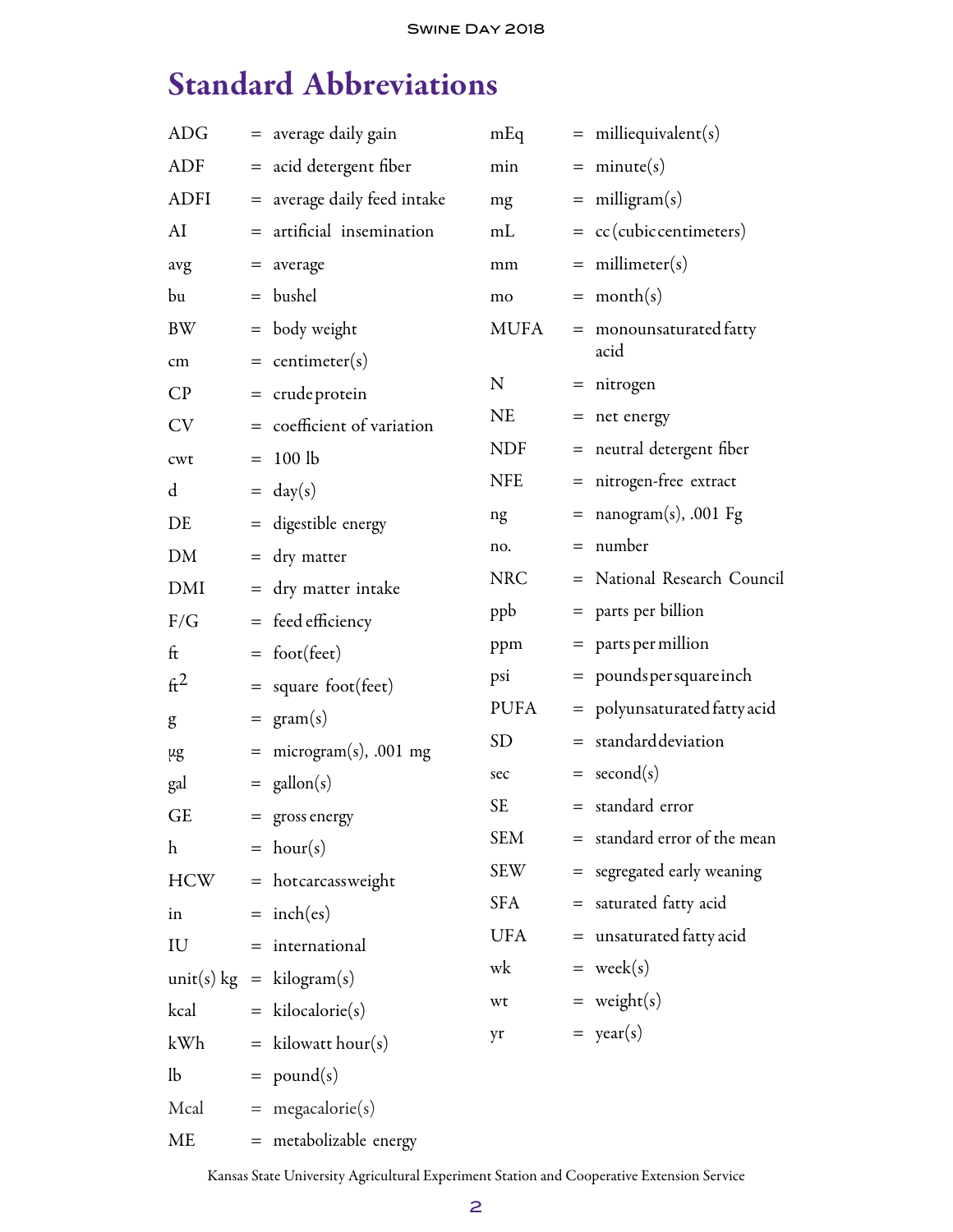## K-State Vitamin and Trace Mineral Premixes

Diets listed in this report contain the following vitamin and trace mineral premixes unless otherwise specified.

- Trace mineral premix: Each pound of premix contains 10 g Mn, 33 g Fe, 33 g Zn, 5 g Cu, 90 mg I, and 90 mg Se.
- Vitamin premix: Each pound of premix contains 750,000 IU vitamin A, 300,000 IU vitamin D3, 8,000 mg vitamin E (dl-alpha-tocopherol acetate or 4,000 mg d-alpha-tocopherol acetate), 600 mg menadione, 1,500 mg riboflavin, 5,000 mg pantothenic acid, 9,000 mg niacin, and 6 mg vitamin B12.
- Sow add pack: Each pound of premix contains 750,000 IU vitamin A, 100,000 mg choline, 40 mg biotin, 400 mg folic acid, 180 mg pyridoxine, 4,000 mg Vitamin E (dl-alpha-tocopherol acetate or 2,000 mg d-alpha-tocopherol acetate), 9,000 mg L-carnitine, and 36 mg Cr.

#### Note

Some of the research reported here was carried out under special U.S. Food and Drug Administration (FDA) clearances that apply only to investigational uses at approved research institutions. Materials that require FDA clearances may be used in the field only at the levels and for the use specified in that clearance.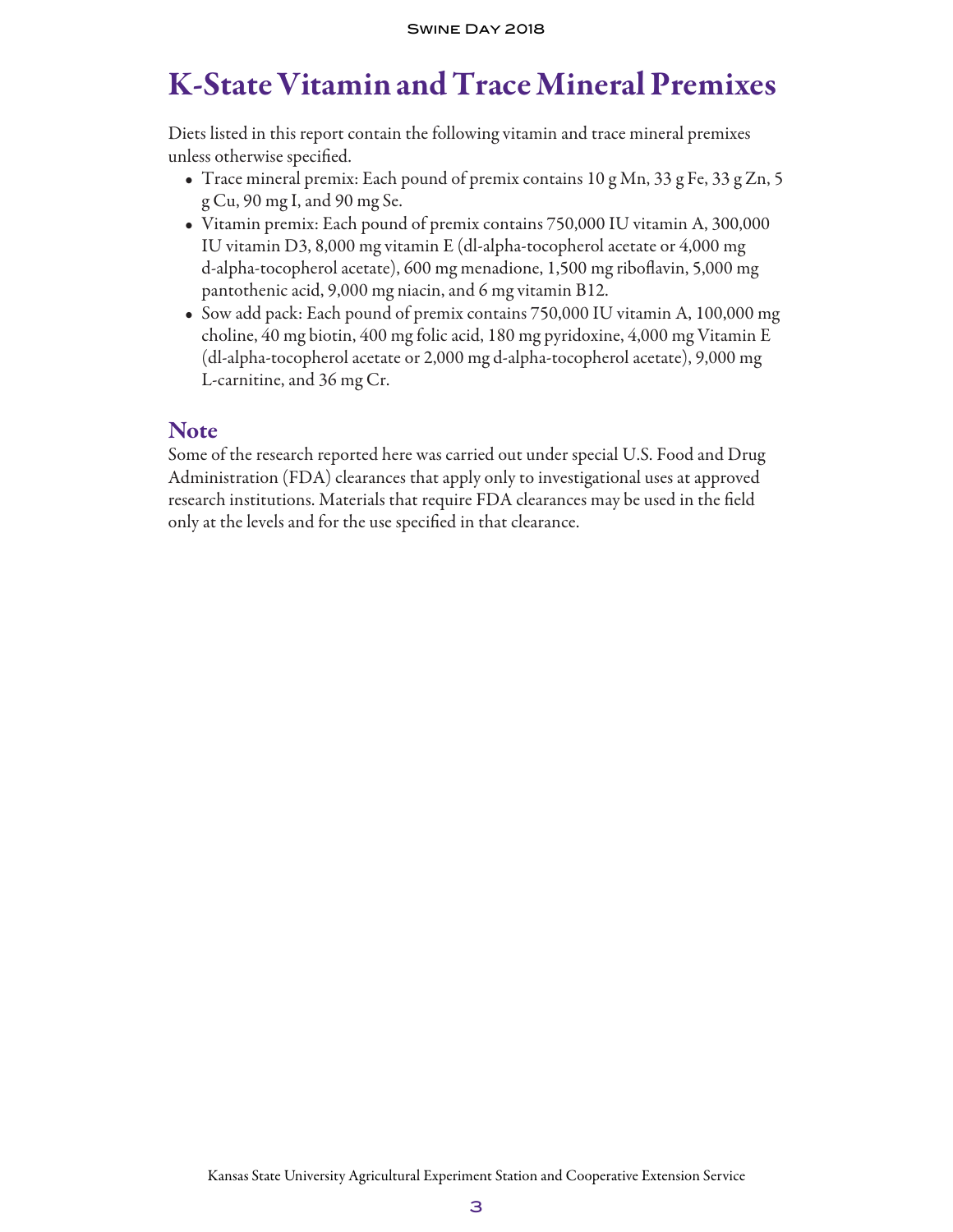# Biological Variability and Chances of Error

Variability among individual animals in an experiment leads to problems in interpreting the results. Animals on treatment X may have higher average daily gains than those on treatment Y, but variability within treatments may indicate that the differences in production between X and Y were not the result of the treatment alone. Statistical analysis allows us to calculate the probability that such differences are from treatment rather than from chance.

In some of the articles herein, you will see the notation "*P* < 0.05." That means the probability of the differences resulting from chance is less than 5%. If two averages are said to be "significantly different," the probability is less than 5% that the difference is from chance, or the probability exceeds 95% that the difference resulted from the treatments applied.

Some papers report correlations or measures of the relationship between traits. The relationship may be positive (both traits tend to get larger or smaller together) or negative (as one trait gets larger, the other gets smaller). A perfect correlation is one (+1 or -1). If there is no relationship, the correlation is zero.

In other papers, you may see an average given as  $2.5 \pm 0.1$ . The 2.5 is the average; 0.1 is the "standard error." The standard error is calculated to be 68% certain that the real average (with unlimited number of animals) would fall within one standard error from the average, in this case between 2.4 and 2.6.

Using many animals per treatment, replicating treatments several times, and using uniform animals increase the probability of finding real differences when they exist. Statistical analysis allows more valid interpretation of the results, regardless of the number ofanimals. In all the research reported herein, statistical analyses are included to increase the confidence you can place in the results.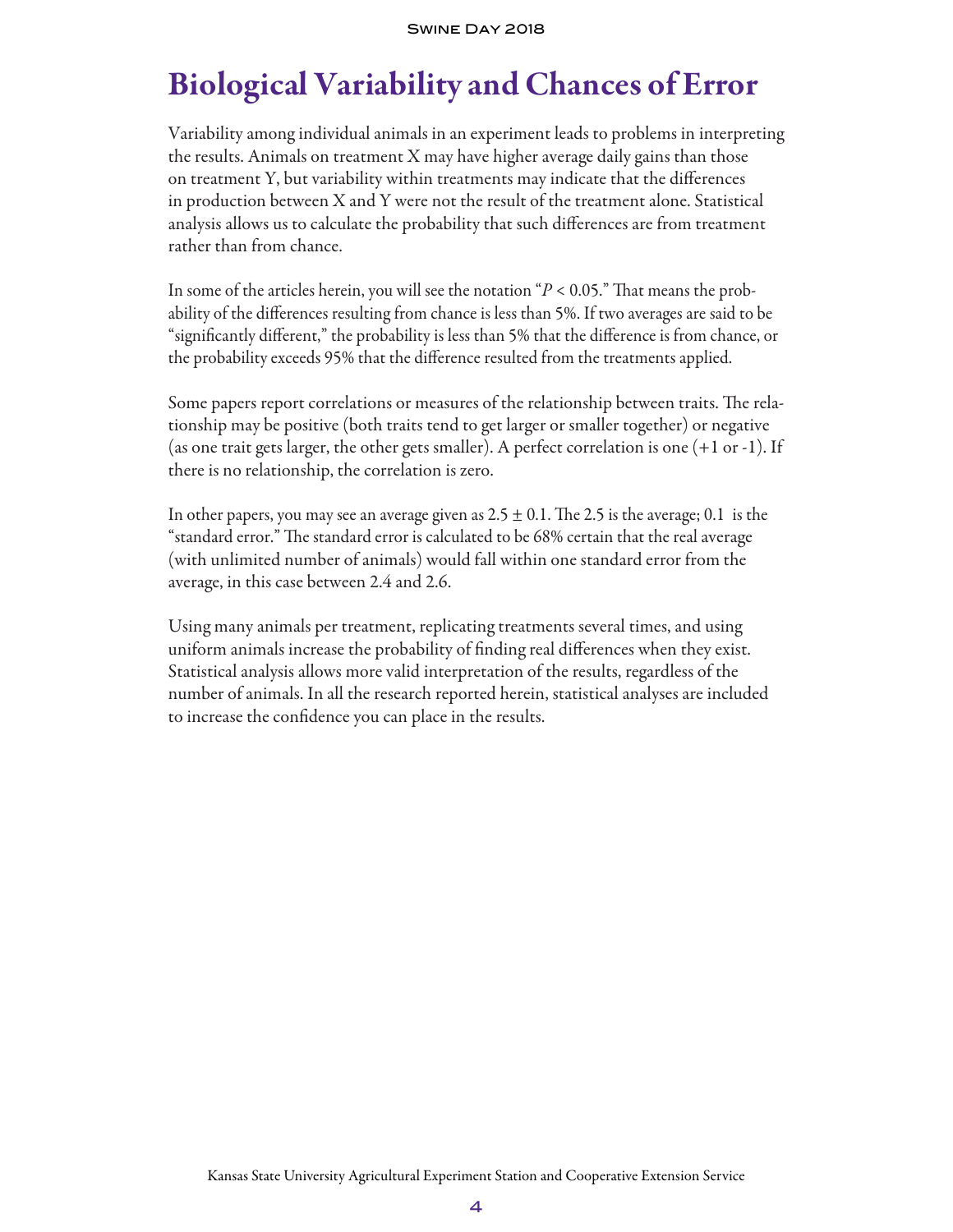# Index of key words

| administration route                           | fecal enterococci                |  |  |
|------------------------------------------------|----------------------------------|--|--|
| antimicrobial resistance                       | feed additive                    |  |  |
| Bacillus subtilis                              | feed-grade amino acids           |  |  |
| bacteria                                       | feed processing                  |  |  |
| blending                                       | feeding regimen                  |  |  |
| bone ash                                       | ferrous carbonate                |  |  |
| calcium (Ca)                                   | fiber                            |  |  |
| Calsporin®                                     | finishing feed                   |  |  |
| cellulose                                      | finishing pigs                   |  |  |
| chloride                                       | gestation                        |  |  |
| chlortetracycline (CTC)                        | gilt                             |  |  |
| color                                          | gleptoferron                     |  |  |
| compensatory growth                            | growing-finishing pigs           |  |  |
| conditioner temperature                        | growth performance               |  |  |
| consumer                                       | heavy weight pigs                |  |  |
| consumer preference                            | high-lysine sorghum              |  |  |
| corn                                           | histidine                        |  |  |
| crude protein                                  | hot carcass weight               |  |  |
| deoxynivalenol                                 | isoflavone                       |  |  |
| diarrhea                                       | iron (Fe)                        |  |  |
| dietary electrolyte balance                    | iron sulfate                     |  |  |
| digestible phosphorus                          | lactation                        |  |  |
| distillers dried grains                        | lysine                           |  |  |
| dried distillers grains with solubles          | marbling                         |  |  |
| (DDGS)                                         | medium chain fatty acid (MCFA)   |  |  |
| drinker                                        | microbiome                       |  |  |
| economic analysis                              | minimum inhibitory concentration |  |  |
| efficacy                                       | modeling                         |  |  |
| enterotoxigenic <i>Escherichia coli</i> (ETEC) | monolaurin                       |  |  |
| enzyme                                         | nursery feed                     |  |  |
| fat inclusion                                  | nursery pigs                     |  |  |
| fecal consistency                              | nutrition                        |  |  |

Kansas State University Agricultural Experiment Station and Cooperative Extension Service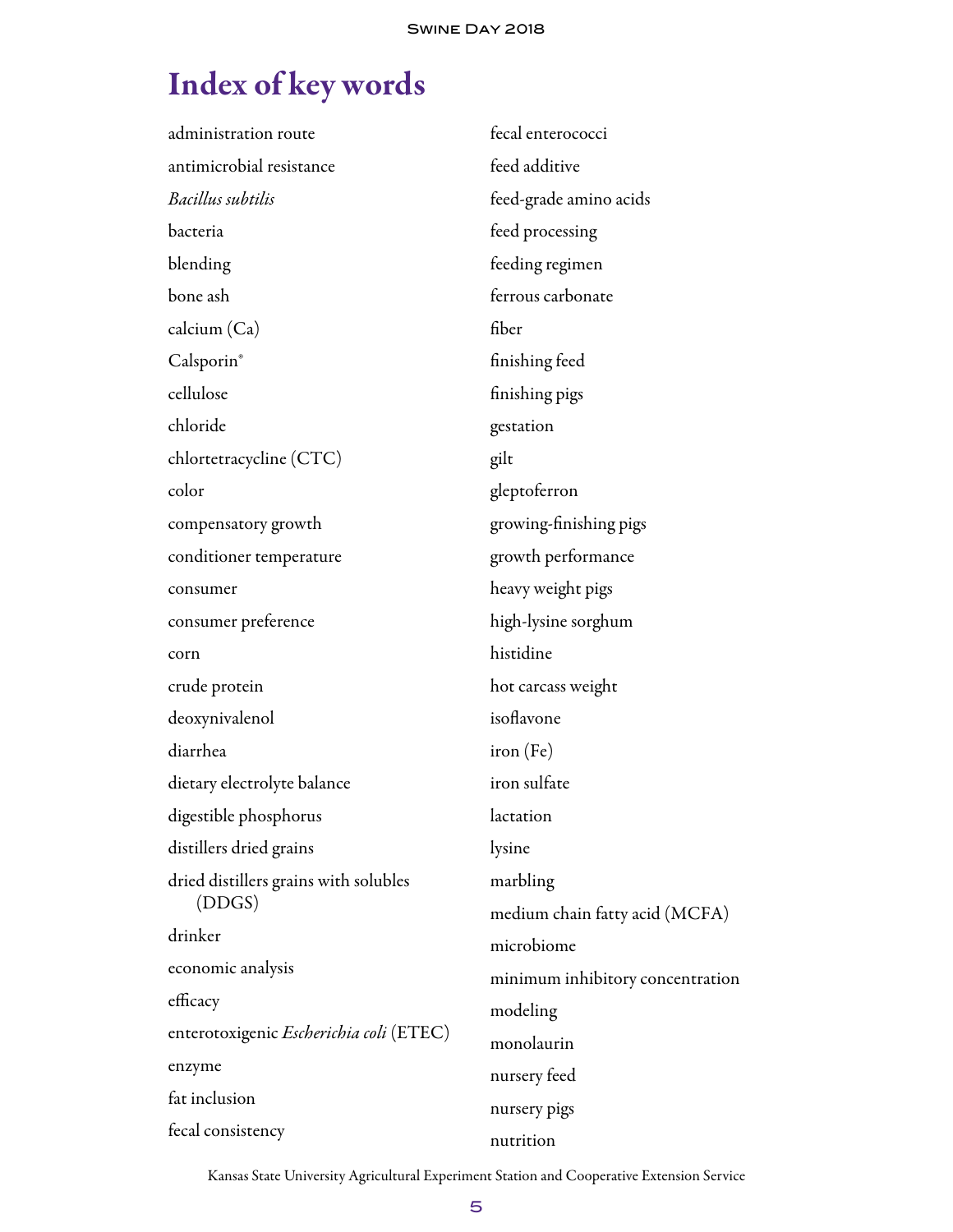#### Swine Day 2018

| oat groats              | salt                 |
|-------------------------|----------------------|
| oats                    | shear force          |
| palatability            | sodium (Na)          |
| particle size           | sodium metabisulfite |
| pellet binder           | sow                  |
| pellet durability index | soybean meal         |
| pellet quality          | space requirements   |
| pelleting               | sugar beet pulp      |
| $phopus$ (P)            | swine                |
| phytase                 | tenderness           |
| phytase stability       | timing               |
| pig                     | tylosin              |
| pork                    | vaccination          |
| pork quality            | visual               |
| post-weaning            | vitamins             |
| preservative            | water                |
| probiotic               | weanling pig         |
| retention time          | withdrawal           |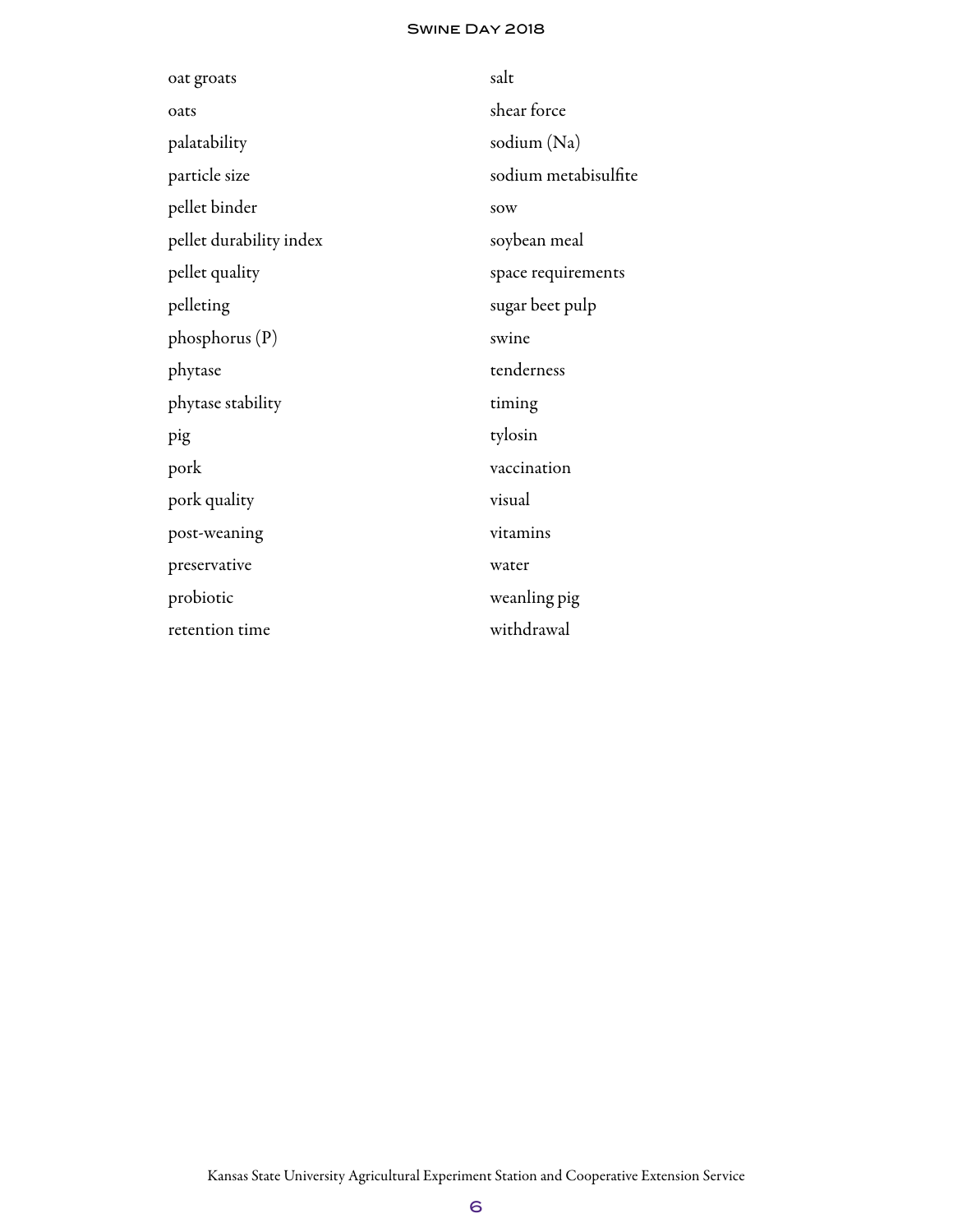## Acknowledgments

Appreciation is expressed to these organizations for assisting with swine research at Kansas State University.

Abilene Animal Hospital, Abilene, KS ADM Co., Decatur, IL Ajinomoto Heartland LLC, Chicago, IL Biowish Technologies, Cincinnati, OH Ceva Bioimmune, Lenexa, KS Christensen Family Farms, Sleepy Eye, MN Collaborative Sorghum Investment Program, Kansas State University DNA Genetics, Columbus, NE DSM Nutritional Products, Parsippany, NJ Feedlogic Corporation, Willmar, MN Feed One Co., Ltd., Yokohama, Japan Hamlet Proteins, Findlay, OH Haverkamp Brothers, Bern, KS Roy and Linda Henry, Longford, KS Holden Farms, Northfield, MN Hord Family Farms, Bucyrus, OH Hubbard Feeds, Mankato, MN ICM, Inc., Colwich, KS ILC Resources, Urbandale, IA International Ingredient Corporation, St. Louis, MO Iowa Select Farms, Inc., Iowa Falls, IA JBS Live Pork, Greely, CO JYGA Technologies, St. Nicolas, Quebec, Canada

Kalmbach Feeds, Upper Sandusky, OH Kansas Pork Association, Manhattan, KS Kansas Swine Alliance, Abilene, KS Kemin Industries, Inc., Des Moines, IA Lincolnway Energy, Nevada, MO Livestock and Meat Industry Council, Manhattan, KS Micronutrients, Indianapolis, IN Minnesota Pork Board, Mankato, MN National Pork Board, Des Moines, IA Natural Foods Holdings, Sioux City, IA Gene Nemechek Family, Wilson, NC New Fashion Pork, Jackson, MN New Horizon Farms, Pipestone, MN Ocean Harvest Technology Limited, Galway, Ireland Olimix, Brehan, France Origination, Inc., Maplewood, MN PIC USA, Hendersonville, TN Pipestone Applied Research, Pipestone, MN Purco, Edgerton, MN Purina Animal Nutrition, Shoreview, MN Quality Technology International, Inc., Elgin, IL

Kansas State University Agricultural Experiment Station and Cooperative Extension Service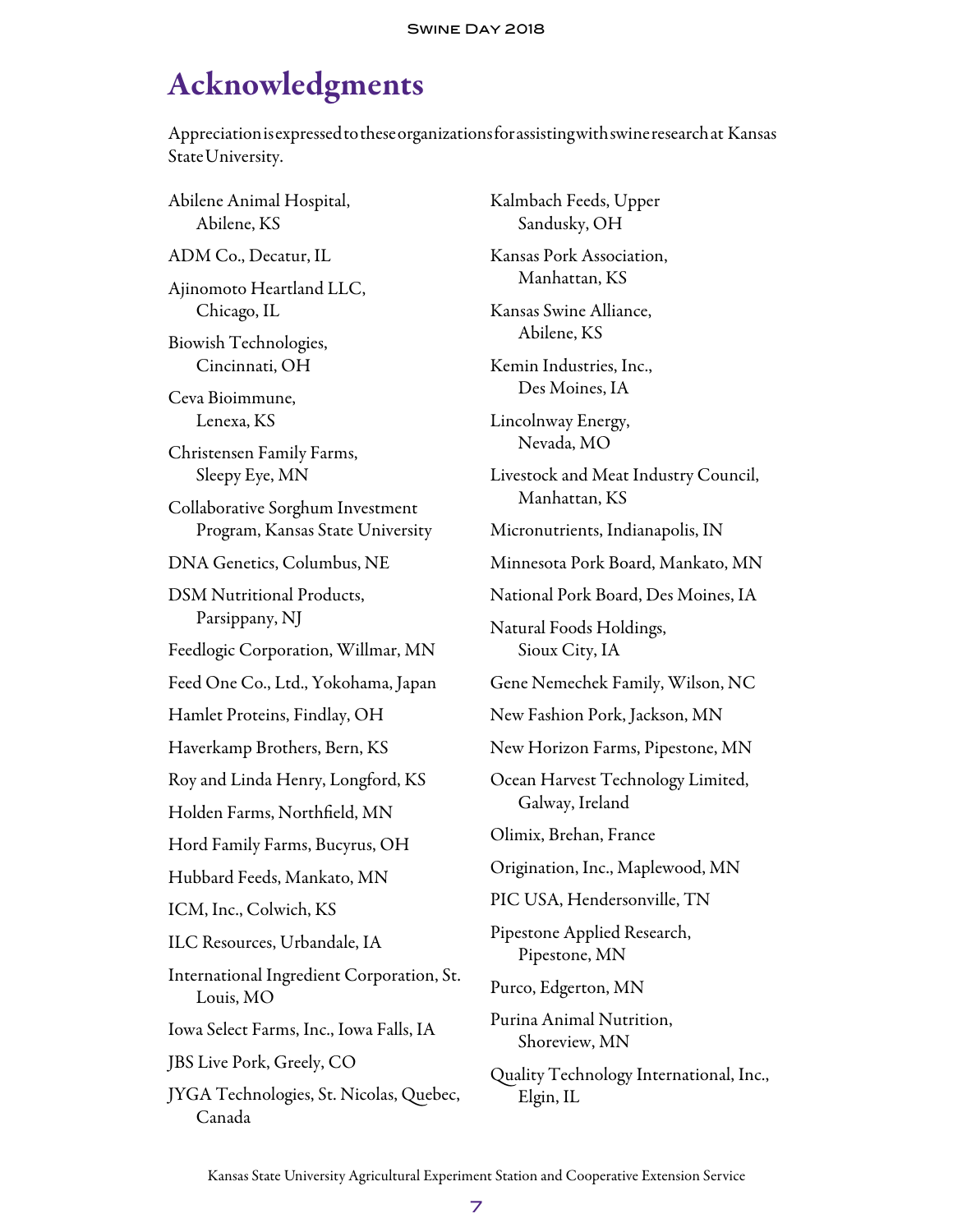#### Swine Day 2018

| Sustainable Nutrition S.I.,                  | Triumph Foods, St. Joseph, MO                                        |  |  |
|----------------------------------------------|----------------------------------------------------------------------|--|--|
| Alcala de Gurrea, Spain                      | United Sorghum Checkoff,<br>Lubbock, TX                              |  |  |
| SVC Research, LLC, St. Peter, MN             |                                                                      |  |  |
| Swine Health Information Center, Ames,<br>ΙA | U.S. Soybean Board,<br>Chesterfield, MO                              |  |  |
| Bob and Karen Thaler, Brookings, SD          | USDA National Institute of Food and<br>Agriculture, Washington, D.C. |  |  |
| Tech Mix, LLC, Stewart, MN                   |                                                                      |  |  |
| Thomas Livestock Company,<br>Broken Bow, NE  | Zinpro Corp., Eden Prairie, MN                                       |  |  |
|                                              |                                                                      |  |  |

We especially appreciate the assistance and dedication of Kansas State University employees Duane Baughman, Frank Jennings, Mark Nelson, Chance Fiehler, Caitlin Evans, Courtney Truelock, Ashton Yoder, and Theresa Rathbun.

Appreciation is also expressed to: Allan Morris, Heath Houselog, Marty Heintz, Craig Steck, Bayley Kroupa, Whitney Adler, and Bob Taubert, New Horizon Farms, Pipestone, MN, for their dedicated support.

Appreciation is expressed to Triumph Foods LLC, St. Joseph, MO, and Jerry Lehenbauer, Brad Knadler, Dr. Emily Arkfeld, and Dr. Barry Wisemann for technical assistance.

#### **Swine Industry Day Committee**

Joel DeRouchey Steve Dritz Bob Goodband Mike Tokach Jason Woodworth